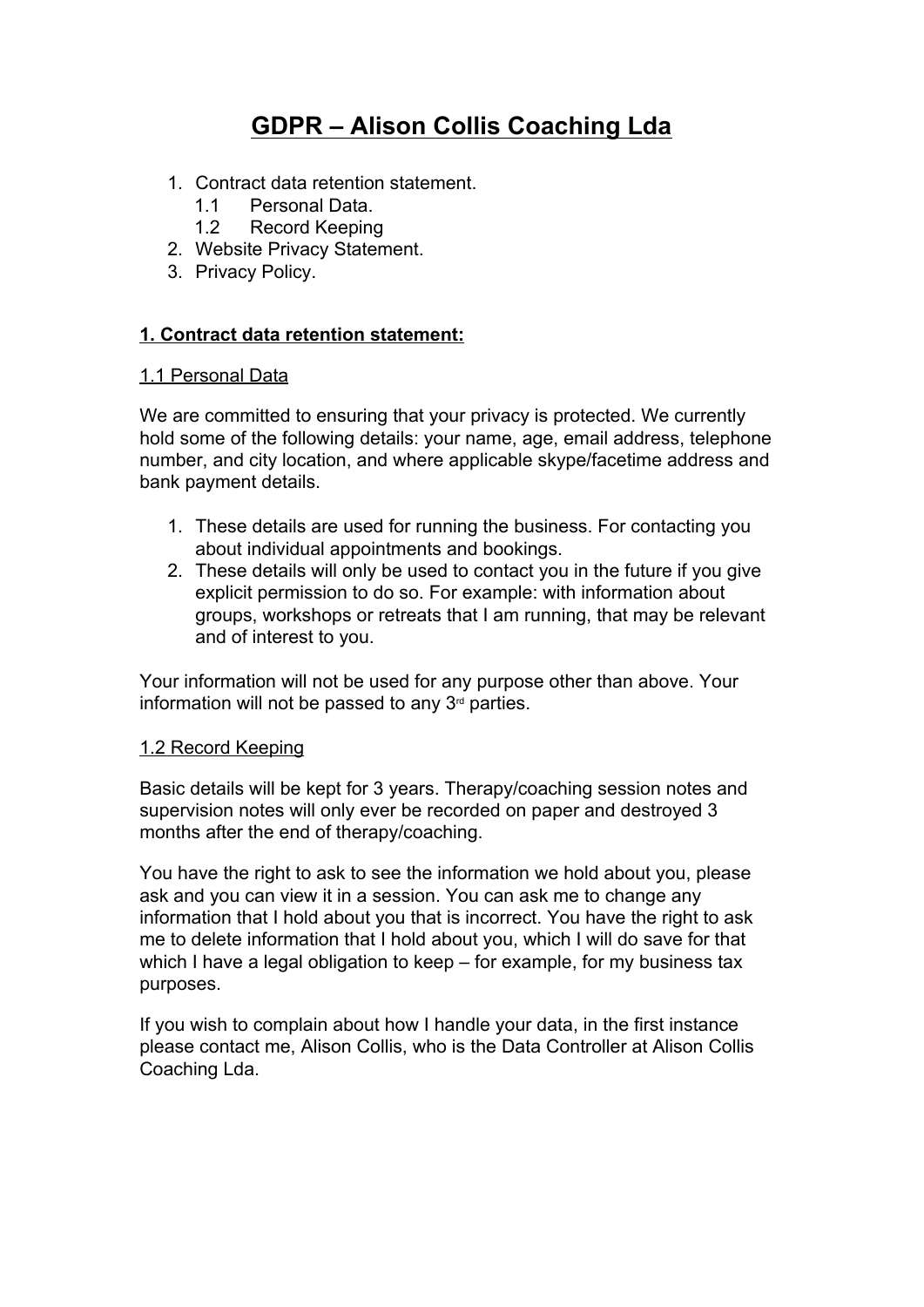# **2. Website Privacy Statement:**

This Privacy Policy explains how I, Alison Collis of Alison Collis Coaching Lda, use and protect any information that you give to me when you use this Service.

I am committed to ensuring that your privacy is protected. Should I ask you to provide certain information by which you can be identified when using my services, you can be assured that it will only be used in accordance with this privacy statement.

I may change this policy from time to time and I suggest that you regularly check this page to ensure that you continue to be comfortable with the measures that I am taking to protect your privacy.

By visiting www.alisoncollis.com (**my site**) you are accepting and consenting to the practices described in this policy.

Any changes I make to the privacy policy will be posted on this page and, where appropriate, notified to you by e-mail. Please check back frequently to see any changes to the privacy policy.

For the purpose of the Data Protection Act 1998 (the Act), the data controller is Alison Collis, Alison Collis Coaching Lda.

See www.alisoncollis.com/privacy-policy/ for summary and links to full statement.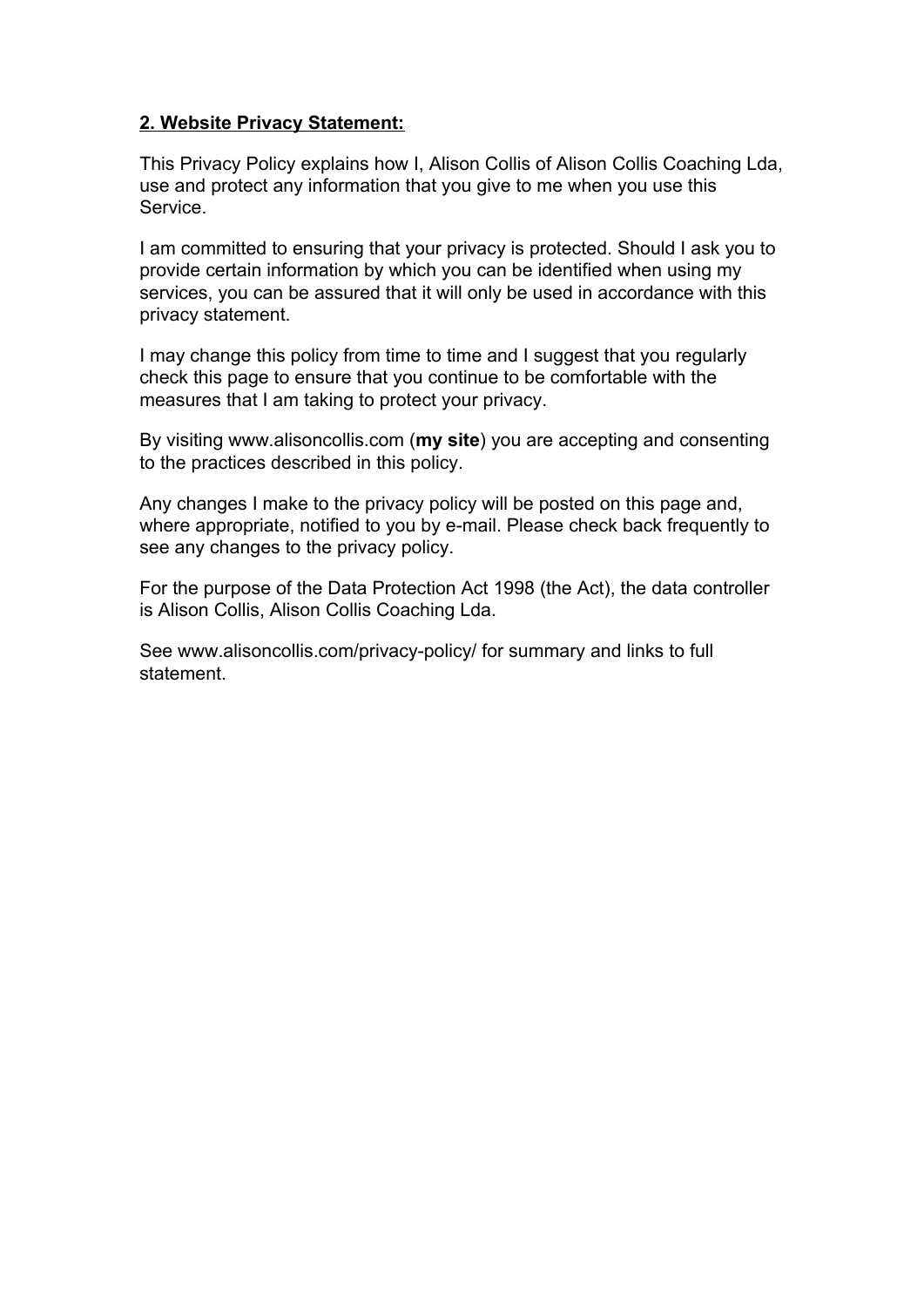# **3. Privacy Policy**

This Privacy Policy explains how I, Alison Collis of Alison Collis Coaching Lda, use and protect any information that you give to me when you use this Service.

I am committed to ensuring that your privacy is protected. Should I ask you to provide certain information by which you can be identified when using my services, then you can be assured that it will only be used in accordance with this privacy statement.

I may change this policy from time to time and I suggest that you regularly check this page to ensure that you continue to be comfortable with the measures that I am taking to protect your privacy. This policy is effective from 22<sup>nd</sup> May 2018.

By visiting [www.AlisonCollis.com](http://www.alisoncollis.com/); [www.TransCulturalCoaching.com;](http://www.transculturalcoaching.com/) [www.CasadoCasteloVerde.co.uk](http://www.casadocasteloverde.co.uk/) (**my sites**) you are accepting and consenting to the practices described in this policy.

By continuing to use my sites, you are agreeing to the following listed below.

Any changes I make to my privacy policy will be posted on this page and, where appropriate, notified to you by e-mail. Please check back frequently to see any changes to my privacy policy.

For the purpose of the Data Protection Act 1998 (the Act), the data controller is Alison Collis, Data Protection Officer, Alison Collis Coaching Lda.

## **Information I may collect**

You may give me information about you such as name, address and phone number, by filling in forms on my site or by corresponding with me by phone, e-mail or otherwise. I may receive information about you from other sources, such as Google Analytics, or if you use any of the other services I provide, for example commenting on a blog.

With regard to each of your visits to my site, I may automatically collect the following information:

- technical information, including the Internet protocol (IP) address used to connect your computer to the Internet, browser type and version, time zone setting, browser plug-in types and versions, operating system and platform;
- information about your visit, including the full Uniform Resource Locators (URL) clickstream to, through and from my site (including date and time); services you viewed or searched for; page response times, download errors,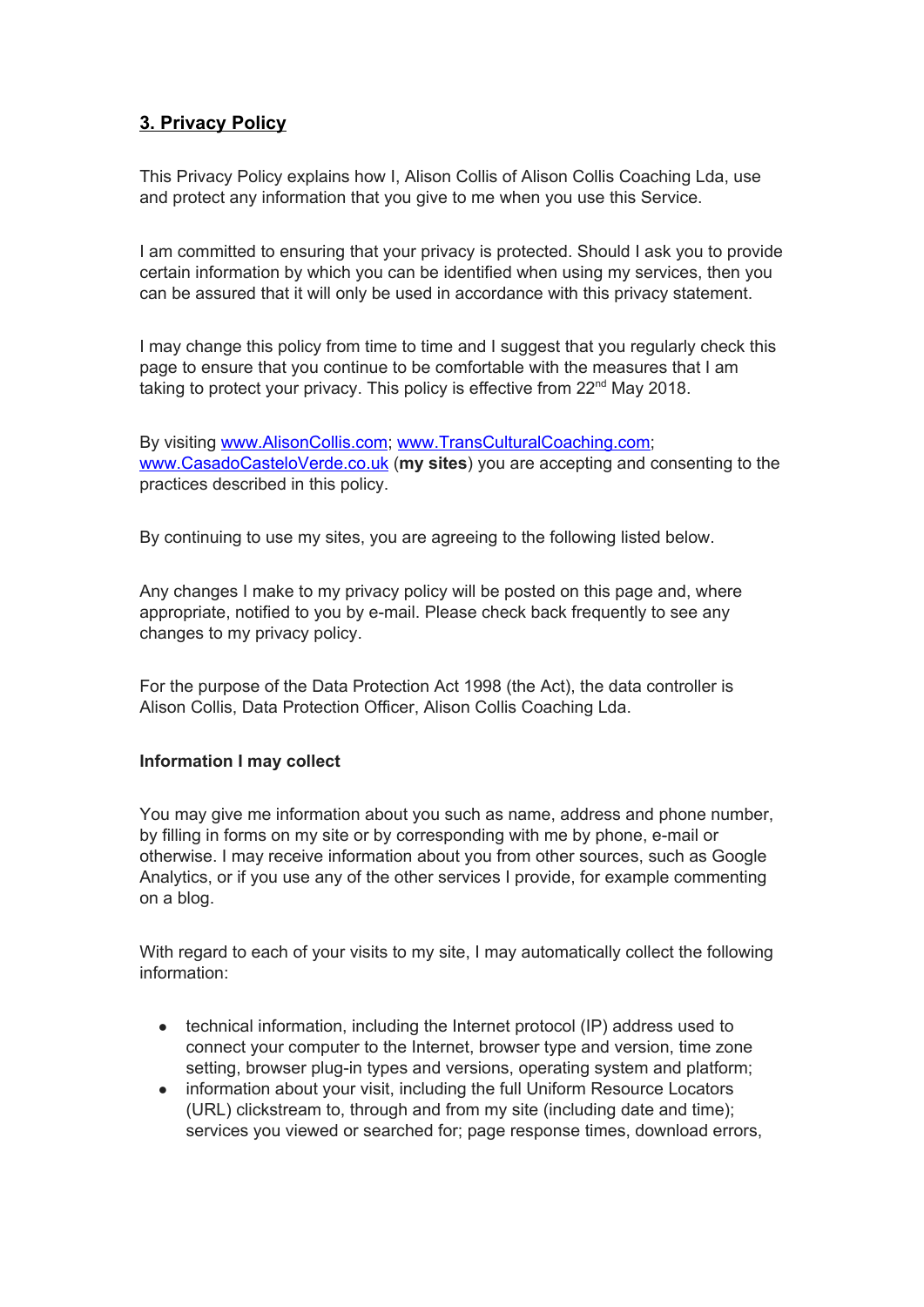length of visits to certain pages, page interaction information (such as scrolling, clicks, and mouse-overs), and methods used to browse away from the page.

#### **Cookies**

My site currently **does not use cookies** created by us to distinguish you from other users of my site.

#### **Wix Cookies**

Cookies are implemented in every site built by Wix. More information here <https://support.wix.com/en/article/cookies-and-your-wix-site>

#### **Google Analytics Cookies**

I use a programme called Google Analytics, which in turn uses cookies to help us find out how many people visit our sites, which pages and parts are most popular, how long people spend in each area and what information people are searching for. All this insight helps us to understand how we can improve our sites.

You can find out more about Google Analytics here https://developers.google.com/analytics/devguides/collection/analyticsis/cookie[usage](https://developers.google.com/analytics/devguides/collection/analyticsjs/cookie-usage)

If you don't want us to use cookies in your web browser, you can remove them from your computer or change your browser settings so that it either blocks cookies altogether or asks you if you'd like to accept them from some websites.

The internet industry body, the Internet Advertising Bureau, has set up a website to provide information and advice on cookies: [http://www.youronlinechoices.com/uk/.](http://www.youronlinechoices.com/uk/)

#### **Uses made of the information**

I will use your information:

- to carry out my obligations arising from any contracts entered into between you and me and to provide you with the information and services that you request from me;
- to notify you about changes to my service;
- to administer my site and for internal operations, including troubleshooting, data analysis, testing, research, statistical and survey purposes;
- to improve my site to ensure that content is presented in the most effective manner for you and for your computer;
- to allow you to participate in interactive features of my service, when you choose to do so;